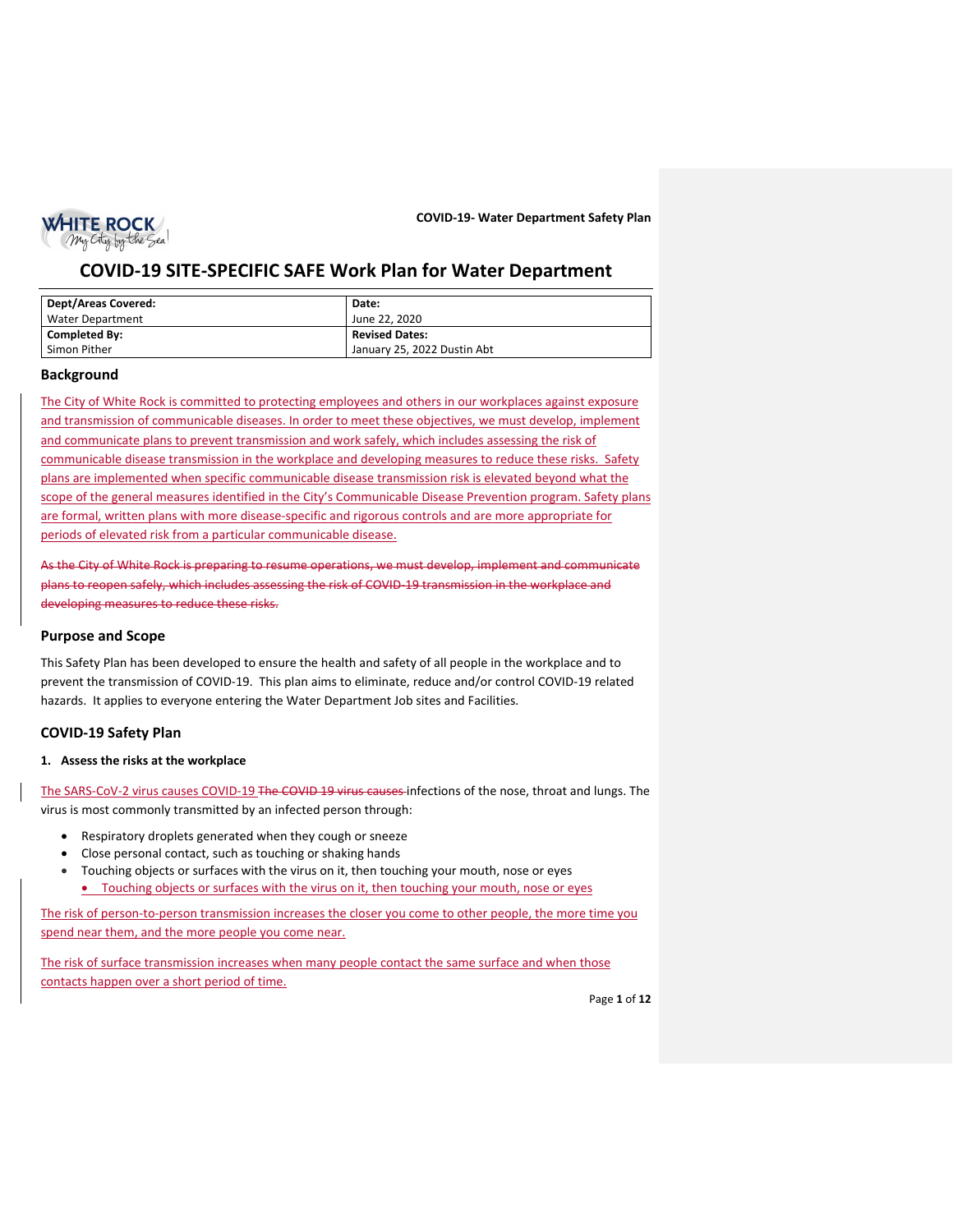

Risk Assessments conducted by Water Department identify areas where there may be risks to the COVID-19 virus. A risk assessment supports the development of Safe Work Procedures, which mitigate the risk level of the potential exposure.

 $\boxtimes$  Completed risk assessments are available in the public drive.

The principles used to conduct the risk assessment were based upon the Occupational Health and Safety Hierarchies; Elimination by Physical Distancing, Engineering Controls, Administration Controls or Personal Protective Equipment. All people interactions were reviewed for their risk level and their effective controls to reduce the risk; these actions would involve conducting City business with staff-to-staff, staff to public, and staff in commercial or residential settings. Each work task was assigned a risk level without controls in place, and subsequently the effective controls to mitigate the risk.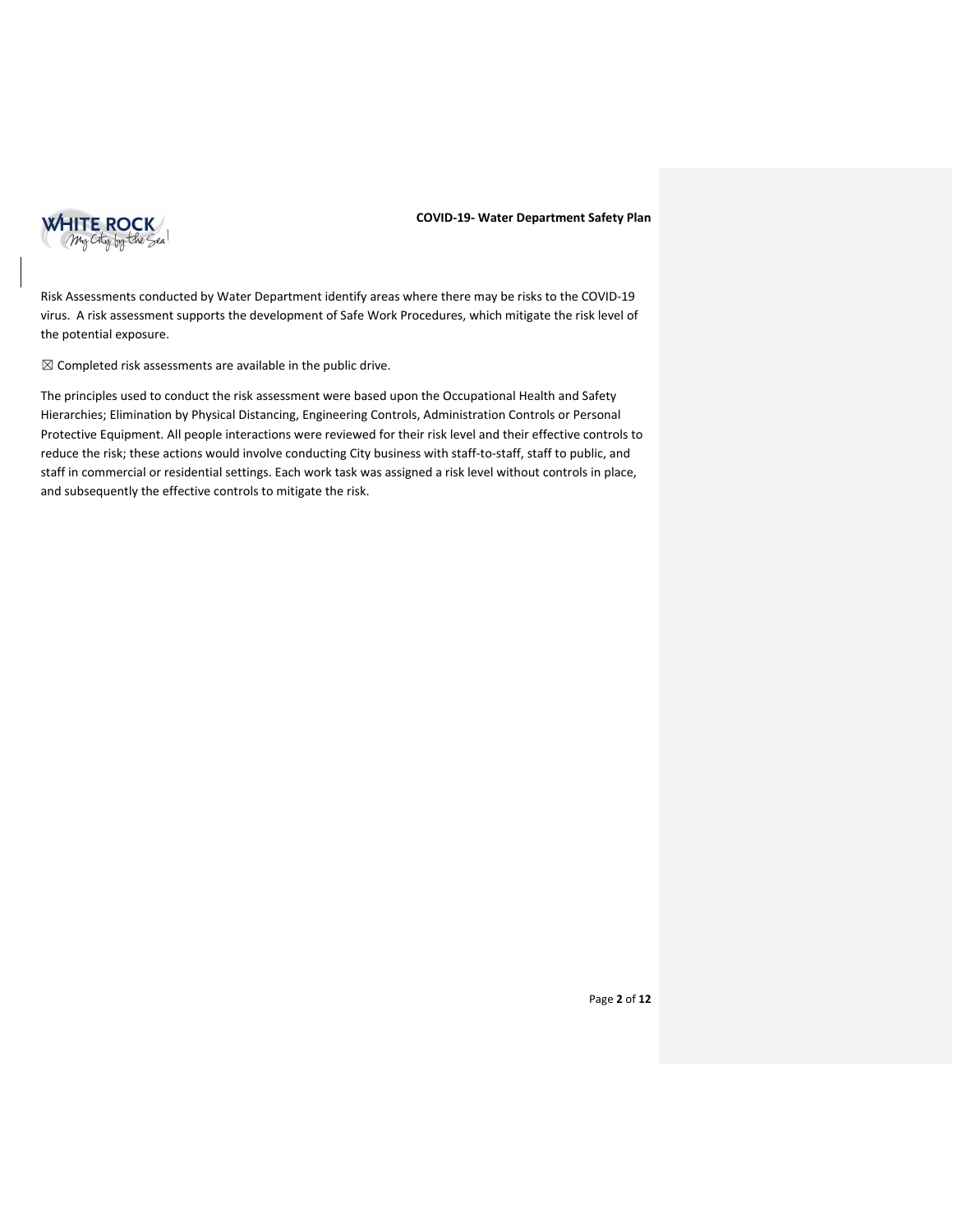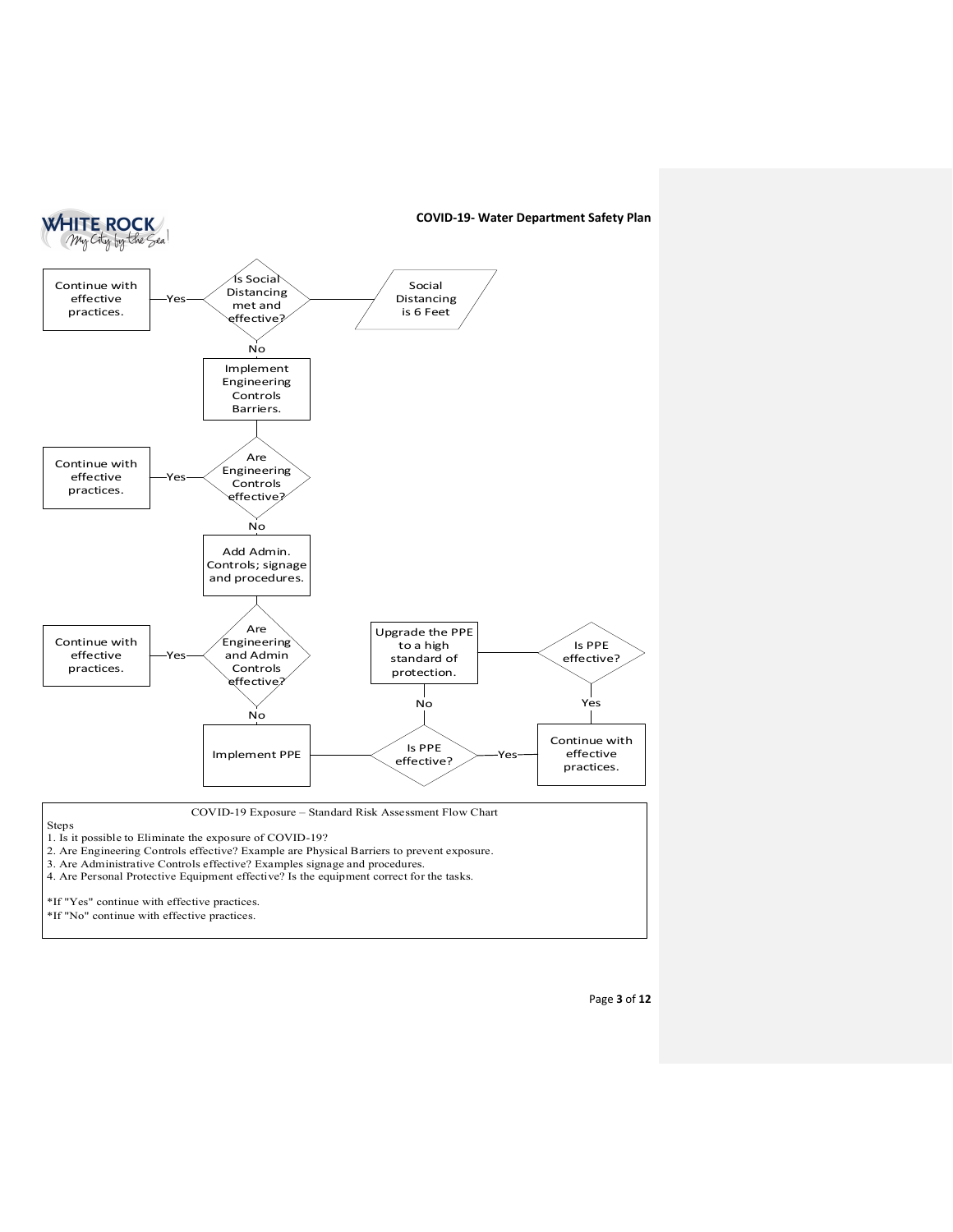

### **Involve workers when assessing your workplace**

 $\boxtimes$  We have involved frontline workers, supervisors and local Joint health and safety committee

 $\boxtimes$  We have identified areas where people gather, such as break rooms, lobbies, meeting rooms.

 $\boxtimes$  We have identified job tasks and processes where workers are close to one another or members of the public. (workplace, vehicles etc.)

 $\boxtimes$  We have identified the tools, machinery and equipment workers share while working

 $\boxtimes$  We have identified surfaces that people touch often, such as doorknobs, elevator button, light switches

etc.

# *2.* **Implement Measures (Controls) To Reduce Risk**

To reduce the risk of the virus spreading, the following protocols may need to be implemented to protect against the risk of COVID-19.

Indicate which of the below protocols would be effective and required for your staff:

*Elimination Measures in Place for maintaining physical distance:* 

## ☒ **Three of Six Operators working from home and three operators coming into work, working at separate stations and driving separate vehicles. Working at home operators called in as necessary.**  $\boxtimes$  Establish and post Occupancy limits (to ensure physical distancing is maintained)

☒ Limiting, reducing or prohibiting visitors and contractors.

☒ Limit in-person interactions to essential people, including meetings, training, inspections, interviews, musters, enforcement, site meetings, breaks, and other City services. Utilize technology to virtually complete work. Staff/Individual meetings will continue to be virtual even when/if all in the office. ☒ Identifying and establishing a maximum number of people for common areas such as break rooms, meeting rooms, washrooms, etc.

 $\boxtimes$  In cases where hallways, stairs and pathways between workstations result in other staff encroaching on the 2-meter distance, staff will distance as much as possible, not gather in hallways, stairs and communal pathways, and transit the area quickly.

☒ During off-duty hours, employees must continue to practice physical distancing.

 $\boxtimes$  Seating in lunchroom, limit to 3 people. Must keep Physical distance.

 $\boxtimes$  For internal inspections, limit the in-person inspectors to those already working in that particular workplace, others can attend via video conference.

☒ Control access to entry points for workers, contractors, and deliveries by keeping doors locked and post signage for them to call their contact to let them in, if necessary.

 $\boxtimes$  Follow all General Physical Distancing Measures

 $\boxtimes$  Implement measures to keep workers and others at least 2 meters apart, wherever possible.

 $\boxtimes$  Limiting vehicle occupancy to 1 person wherever possible and a max of 2 workers where not possible.

When assigning 2 people to a work vehicle, ensure it is the same 2 people each time, as much as possible.

Page **4** of **12**

**Formatted:** Font: Italic **Formatted:** Normal, No bullets or numbering

**Formatted:** Normal, Don't adjust space between Latin and Asian text, Don't adjust space between Asian text and numbers, Font Alignment: Auto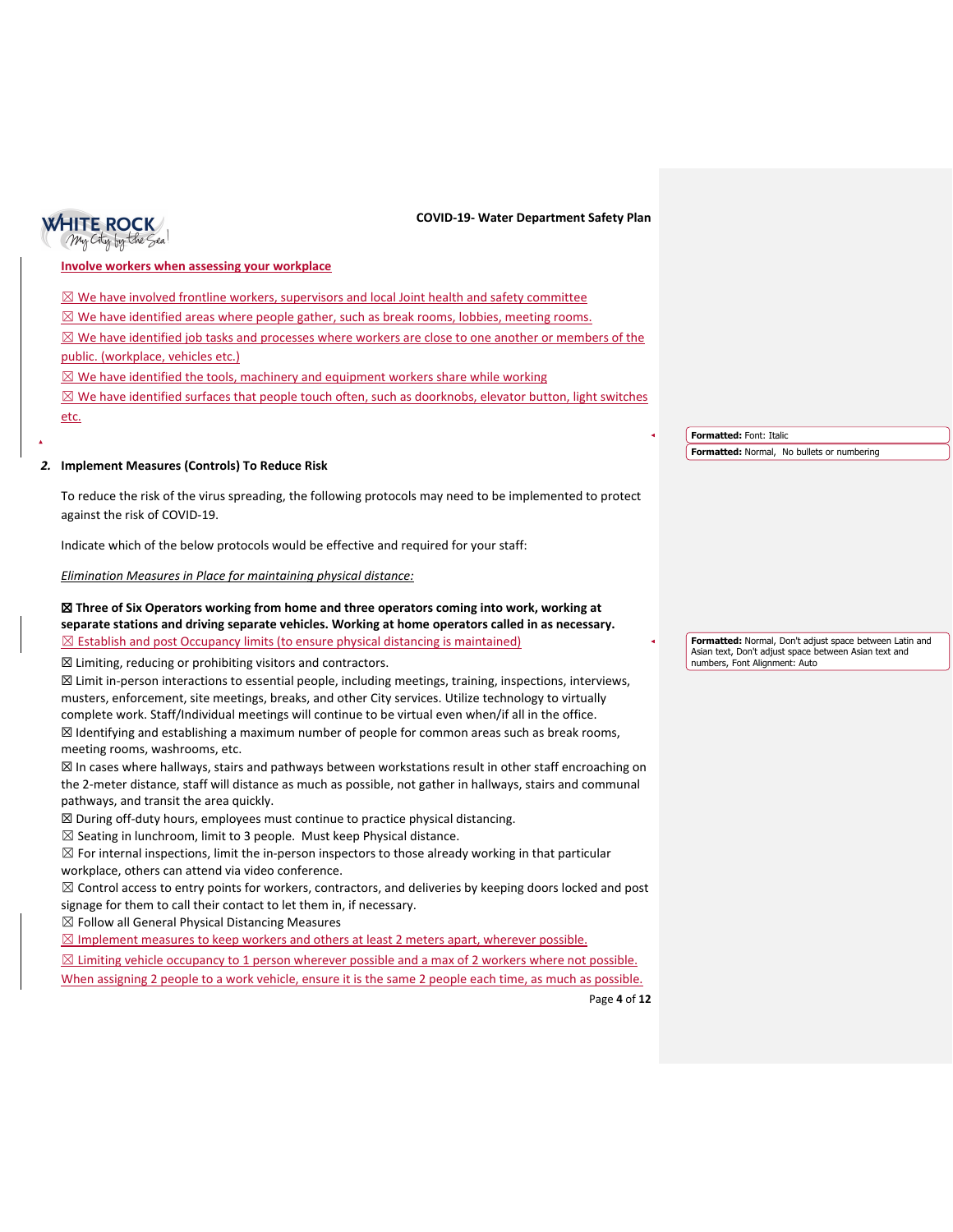

*Engineering Measures – Barriers and partitions* 

 $\Box$  Installing barriers (such as plexiglass) where workers can't keep physical distance from co-workers, customers, or others. Highest priority is where staff interact with the public.  $\Box$  Barrier cleaning is included in cleaning protocols and secured to eliminate other risks

### *Administration Measures – Rules & Guidelines*

☒ Refrain from handshaking, hugging and other close contact with people.

☒ Ensure staff remind people to keep social distance if they start to congregate in one spot.

 $\boxtimes$  Arrange for delivery persons to drop off goods at building entrance or in the yard.

 $\boxtimes$  Request contactless delivery to maintain physical distancing requirement (e.g., delivery person leaves packages in a pre-arranged location). This option may be limited if signing or proof of receipt is required.  $\boxtimes$  When booking appointments, visitors should be reminded to reschedule if they experience symptoms typical of COVID-19 or are placed on self-isolation.

☒ Avoid the sharing of works stations as much as possible- wipe down after usage with disinfecting wipes. ☒ Encourage workers to take breaks at their own desk (after cleaning) or outside.

☒ Staff have been informed to not come to work when sick (staff with communicable diseases procedure) Stay home and away from others if you feel unwell (even if mild symptoms).

 $\boxtimes$  Ensure all staff are monitoring their health and self-screening for symptoms prior to coming into work on a daily basis.

 $\boxtimes$  Consider the use of non-surgical face masks when physical distancing is not possible.

 $\boxtimes$  Ensure staff are frequently and thoroughly handwashing (min 20 sec) and/or using alcohol-based (60%+) hand rub.

 $\boxtimes$  Enhance and adhere to the facility's sanitation plan and schedule, and ensure staff are practicing proper hygiene. This includes frequent hand washing, coughing or sneezing into an elbow rather than a hand or the environment, and avoiding touching one's face.

 $\boxtimes$  Stay Healthy (sleep, diet, exercise).

 $\boxtimes$  Do not provide or consume common food or drinks.

 $\boxtimes$  Before entering any shared space such as vehicle or office, wash hands or use hand sanitizer.

 $\boxtimes$  Prop open doors to reduce the need to touch door handles.

 $\boxtimes$  Provide hand sanitizing stations at all facility entryways for everyone to use (preferably touchless).

 $\boxtimes$  Provide a safe place for used sanitizing wipes and other personal protective equipment.

 $\boxtimes$  Instruct workers to use their own equipment, such as pens, staplers, headsets, and computers.

 $\boxtimes$  Communicate all measures to staff and monitor for enforcement.

Weekly updates to Staff from SMT and/or Management.

 $\boxtimes$  Daily check-ins with staff by Managers.

☒ The Wave.

☒ Bi-Weekly Management COVID Measures review/inspection checklists.

☒ Messaging to All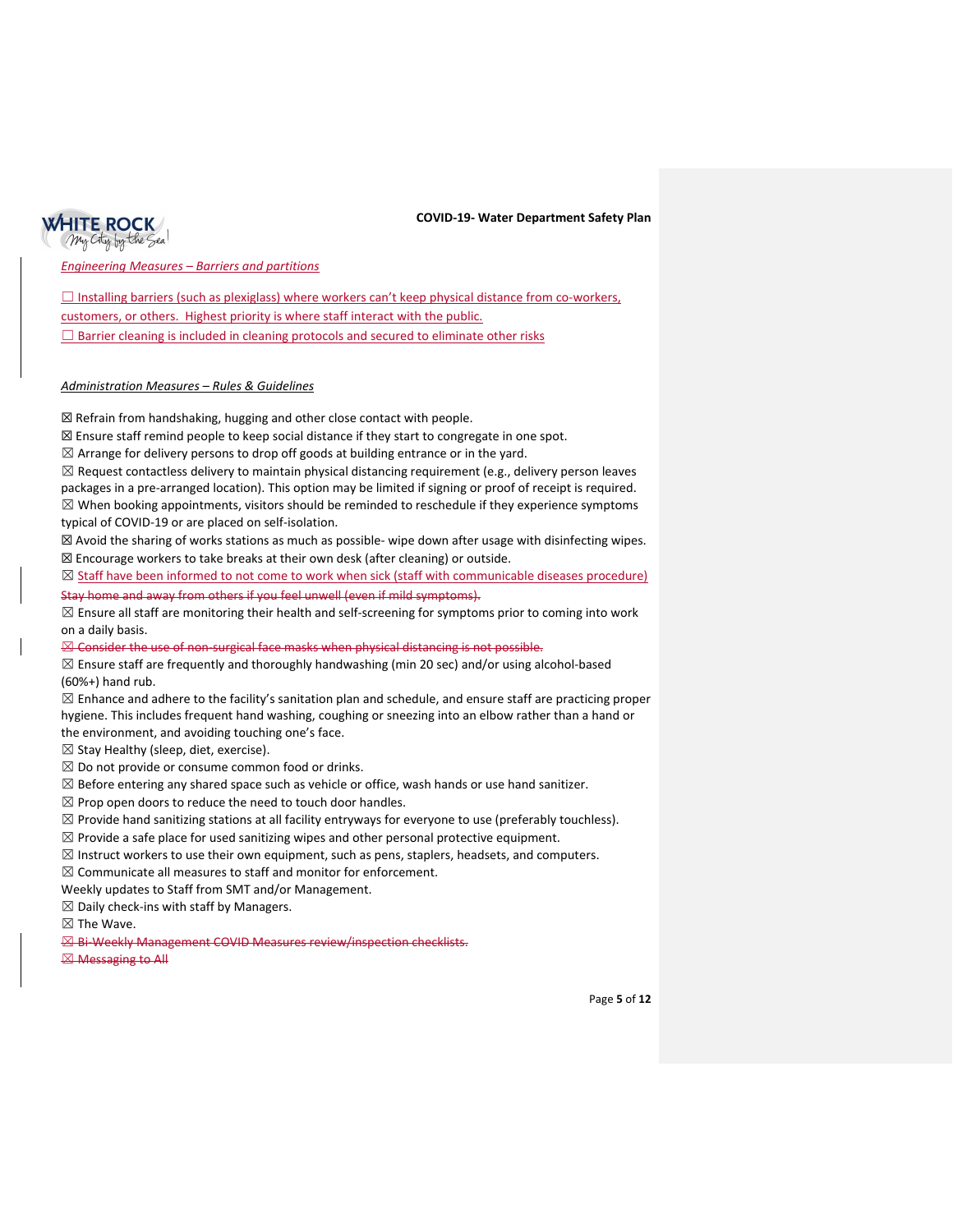

- Anyone displaying symptoms of COVID-19, which primarily displays as a persistent cough, will not be permitted on the premises. If you are sick, please stay home.
- If you have travelled outside Canada, you are not permitted on our premises until you have self-isolated for a minimum of 14 days.
- If you are displaying symptoms of COVID-19 or you live in a household where someone is showing symptoms of COVID-19, please stay home.
- Physical distancing is required at all times (minimum of 2 meters).
- Washrooms on the premises are disinfected frequently; hand sanitizers are located at (identify the location, recommend at a minimum, the entrance to the facility).

 $\boxtimes$  Place markers such as tape, large floor stickers or cones every 2 metres (6 ft) to provide people with visible cues that support physical distancing

 $\boxtimes$  Place markers around desks in open office areas, in pathways, common areas etc. to remind staff to stay 2 meters (6 ft) from their co-workers.

 $\boxtimes$  Display signage to inform staff and the public about the distancing measures, revised processes and any reduced capacities.

 $\boxtimes$  Display signage for washrooms at water facilities to separate contractors and water staff.

 $\boxtimes$  Display signage on external doors reminding staff and the public not to enter if they are experiencing any COVID-like symptoms.

 $\boxtimes$  Display signage regarding ways to prevent transmission (Min 2 meters (6 ft) from people, Frequent and thorough handwashing (min 20 sec) and/or use alcohol-based (60%+) hand rub, avoid touching your face (eyes, mouth, nose) with unclean hands. Follow good respiratory hygiene. (This means covering your mouth and nose with your bent elbow or tissue when you cough or sneeze. Then dispose of the used tissue immediately and wash hands). Stay home and away from others if you feel unwell.

 $\boxtimes$  Display signage regarding the symptoms of COVID-19 in visible locations in the workplace with information regarding what steps employees are required to take if they are experiencing symptoms.  $\boxtimes$  Display signage in kitchens, lunchrooms, bathrooms, first aid rooms etc. on proper handwashing procedures.

 $\boxtimes$  Display cleaning and disinfection procedures/Instructions near the department/area's cleaning supply stations and common areas.

 $\boxtimes$  Train your staff on safety measures, procedures, physical distancing, hygiene practices, monitoring and reporting illness etc. and keep records of that training. On on a regular basis, all employees must participate in COVID-19 training and education (e.g. toolbox talks, pandemic awareness training, on-thejob training etc.).

 $\boxtimes$  Ensure that workers can raise safety concerns. This should start with their supervisor and may include your joint health and safety committee.

 $\boxtimes$  Ensure all staff are educated/trained in COVID-19 pandemic hazards/risk, information, control measures, (e.g. policies, practices, and procedures) and COVID safety requirements. A record of that training must be kept. Use the "COVID-19- Training Record Template" to document training and submit a copy to Health and Safety.

 $\boxtimes$  Identify, provide, and show location of cleaning products and when and how they will be used. Review and update WHMIS training and procedures.

Page **6** of **12**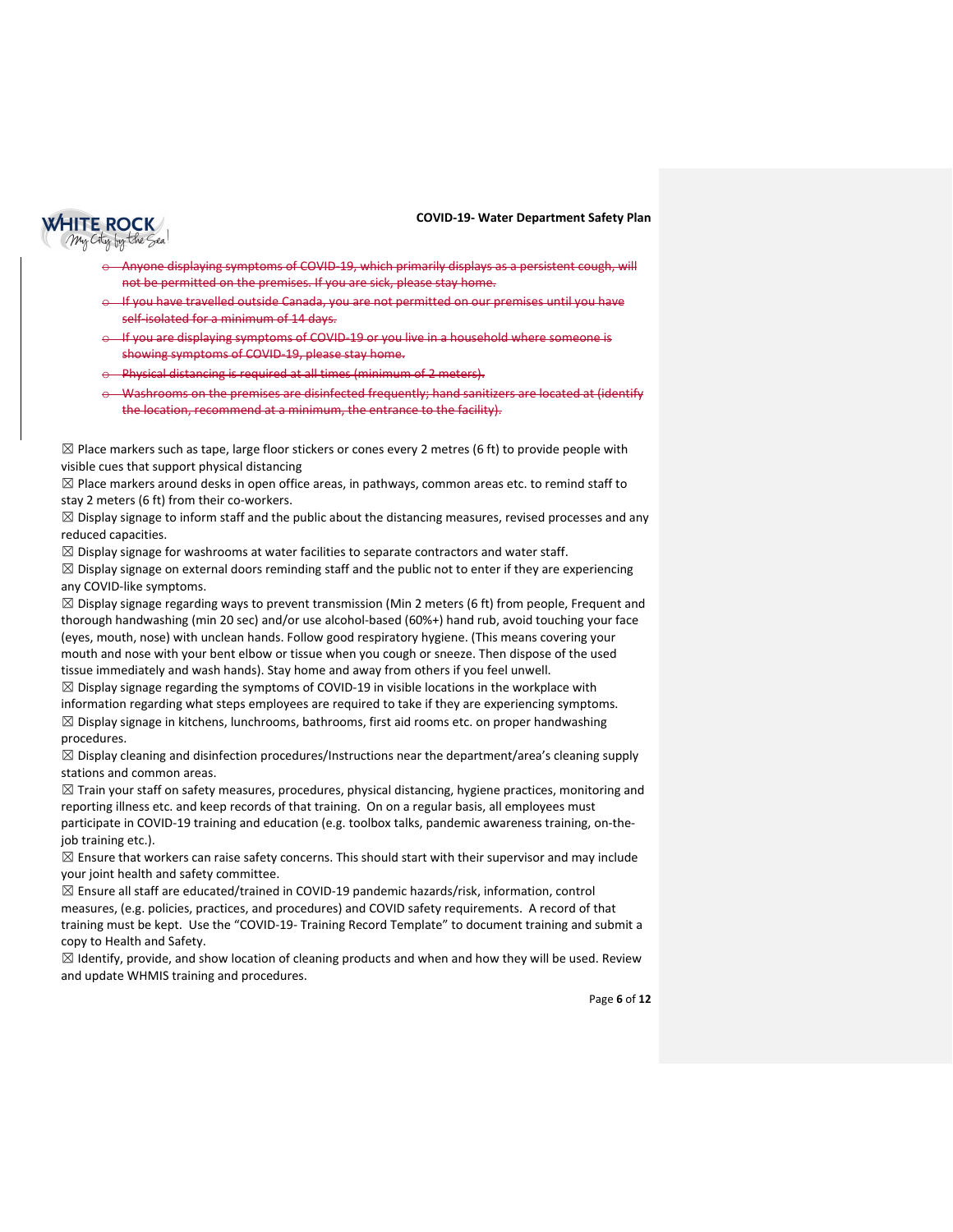

## *Cleaning Protocols*

 $\boxtimes$  Ensure adequate cleaning supplies, facial tissues, hand soap or hand sanitizer, trash cans, disinfectant solution and paper towels or wipes are always available.

 $\boxtimes$  Ensure stair door handles and hard surfaces are cleaned are cleaned at least twice a day **⊠ Record cleaning; including inside, workstations, vehicles etc. using monthly checklist.** 

 $\boxtimes$  If anyone becomes sick during or shortly after being in the workplace, ensure that their workspace and/or the area they were in is thoroughly cleaned and disinfected.

 $\boxtimes$  Place hand sanitizer stations near entrances, on counter tops, at desks, and in common rooms etc.

 $\boxtimes$  Ensure workstations, counters and common high-touch surfaces are cleaned at least twice per day (e.g. door nobs, light switches, counter tops, phones, staplers, armrests, cabinet doors, calculators, keyboards, mouse, monitors, photocopiers etc.). Follow cleaning procedures, manufacture instructions and WHMIS requirements.

 $\boxtimes$  Ensure kitchens are thoroughly cleaned at least daily (including fridges, handles, buttons and small appliances).

 $\boxtimes$  Employees should wipe down shared areas (counters, handles and control switches) after each use.

 $\boxtimes$  Avoid using common dishes and utensils available in lunchrooms. If dishes are used, they must not be left for others to deal with.

 $\boxtimes$  Do not provide common or shared food or drinks.

 $\boxtimes$  Ensure kitchens/lunchrooms are always well stocked with liquid soap, paper towels, toilet paper and where appropriate, hand sanitizer with a minimum of 60% alcohol.

 $\boxtimes$  Employees should clean and disinfect shared areas (counters, handles and control switches) after each use.

 $\boxtimes$  Ensure washrooms are always well stocked with liquid soap, paper towels, toilet paper and where appropriate, hand sanitizer with a minimum of 60% alcohol. Antibacterial soap is not required to prevent the spread of COVID-19.

 $\boxtimes$  Ensure people who are attending meetings in-person follow all basic principles to reduce the general risk of transmission including proper hygiene and respiratory etiquette.

 $\boxtimes$  Ensure surfaces, chairs and other commonly touch items are cleaned before and after the meeting.  $\boxtimes$  Ensure any materials, equipment and tools are commonly touch are cleaned before and after use/touching.

 $\boxtimes$  Ensure meeting rooms are stocked with cleaning supplies and hand sanitizer.

# *First Aid*

 $\boxtimes$  If conscious and capable of answering, ask the worker the BCCDC COVID-19 Self Assessment Tool questions to verify current status of their health.

 $\boxtimes$  Workers who are exhibiting symptoms of COVID-19 should be isolated from other workers until they are able to be transported home or to a health-care facility

 $\boxtimes$  Workers who are exhibiting symptoms of COVID-19 should wear a mask while they are in isolation and during transportation to reduce the spread of droplets from their exhalations, coughs or sneezes. If a surgical mask is not available a cloth face covering could be used.

Page **7** of **12**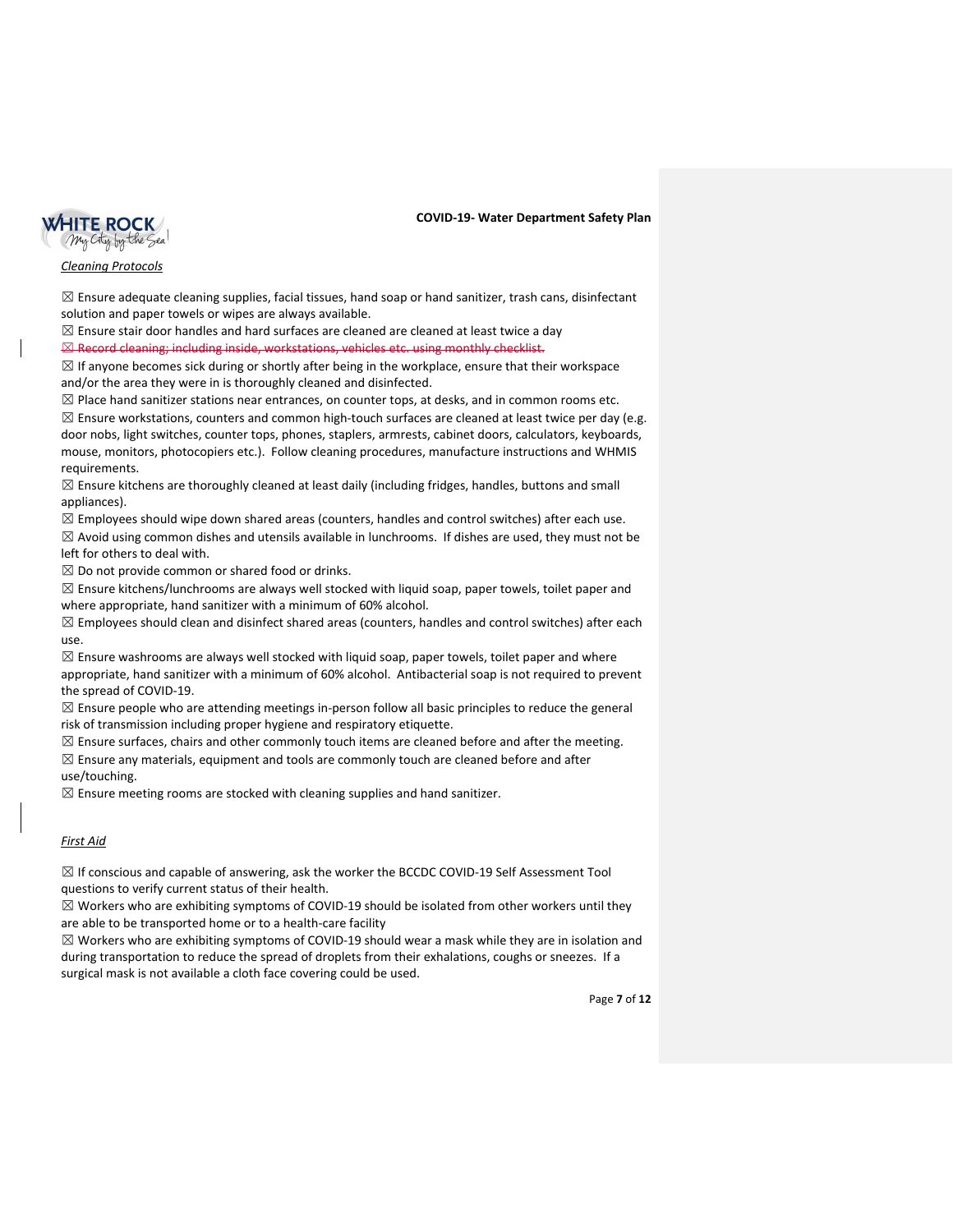

 $\boxtimes$  The area should be cleaned and disinfected as soon as possible after treatment has completed.  $\boxtimes$  Have First Aid Attendant maintain a safe distance and walk the patient through self-treatment, if possible.

 $\boxtimes$  Follow all infection control procedures and utilize required personal protective equipment.

 $\boxtimes$  Follow COVID-19 OFAA Protocols (available in public drive).

## *Personal Protective Equipment (PPE)*

Personal protective equipment is the last line of defense against a hazard and is one additional measure that can be taken as part of a layer approach to prevent transmission. Personal protective equipment may include non-medical masks, medical masks, N95 masks (respirators), gloves, eye protective and/or an apron or disposable coverall.

 $\boxtimes$  Policy on the use of masks (and is appropriate to the workplace and meets or exceeds orders and/or guidance from the Provincial Health Officer)

 $\boxtimes$  Masks are selected and used properly, signage is available for workers on using masks correctly and

they have been told how to properly use a mask

 $\boxtimes$  Certain tasks will require specific personal protective equipment

 $\boxtimes$  Staff have been trained on the proper use, maintenance, and cleaning of the PPE

### **3. Developing Plans, Practices and Procedures**

The following policies and guidelines are in place in order to prevent the spread of COVID-19:

The following policies and guidelines are in place in order to prevent the spread of COVID-19:

☒ Vaccination Policies in place to support workers receiving COVID-19 vaccinations

- ☒ *Proof of Vaccination Policy* communicated to staff- Staff who must enter RCMP detachment policy
- effective November 15, 2022, City-wide policy effective February 14, 2022

 $\boxtimes$  Interim Employment Policy

☒ *Staff with Communicable Disease Symptoms* Procedure

 $\boxtimes$  Workers and visitors directed by Public Health to self-isolate are to follow that advice and to remain at home

☒ Workers who are working from home are to adhere to *the Interim Telecommuting Guide & Remote Access Policy*.

 $\boxtimes$  Relevant Safe Work Procedures and Practices are available in the public drive, wave and/or posted in the workplace

☒ First Aid attendants are familiar with *OFAA protocols* for use during COVID-19

| Formatted: Font: 12 pt                                               |
|----------------------------------------------------------------------|
| Formatted: Normal, Indent: Left: 0.63 cm, No bullets or<br>numbering |
| Formatted: Font: 12 pt                                               |
| Formatted: Font: 12 pt                                               |
| Formatted: Font: 12 pt                                               |
| Formatted: Font: 12 pt                                               |
| <b>Formatted: Font: 12 pt</b>                                        |
| Formatted: Font: 12 pt                                               |
| Formatted: Font: 12 pt                                               |
| Formatted: Font: 12 pt                                               |
| Formatted: Font: 12 pt, Italic                                       |
| Formatted: Font: 12 pt                                               |
| Formatted: Font: 12 pt                                               |
| Formatted: Font: 12 pt                                               |
| Formatted: Font: 12 pt                                               |
| Formatted: Font: 12 pt                                               |
| Formatted: Font: 12 pt                                               |
| Formatted: Font: 12 pt                                               |
| Formatted: Font: 12 pt                                               |
| Formatted: Font: 12 pt                                               |
|                                                                      |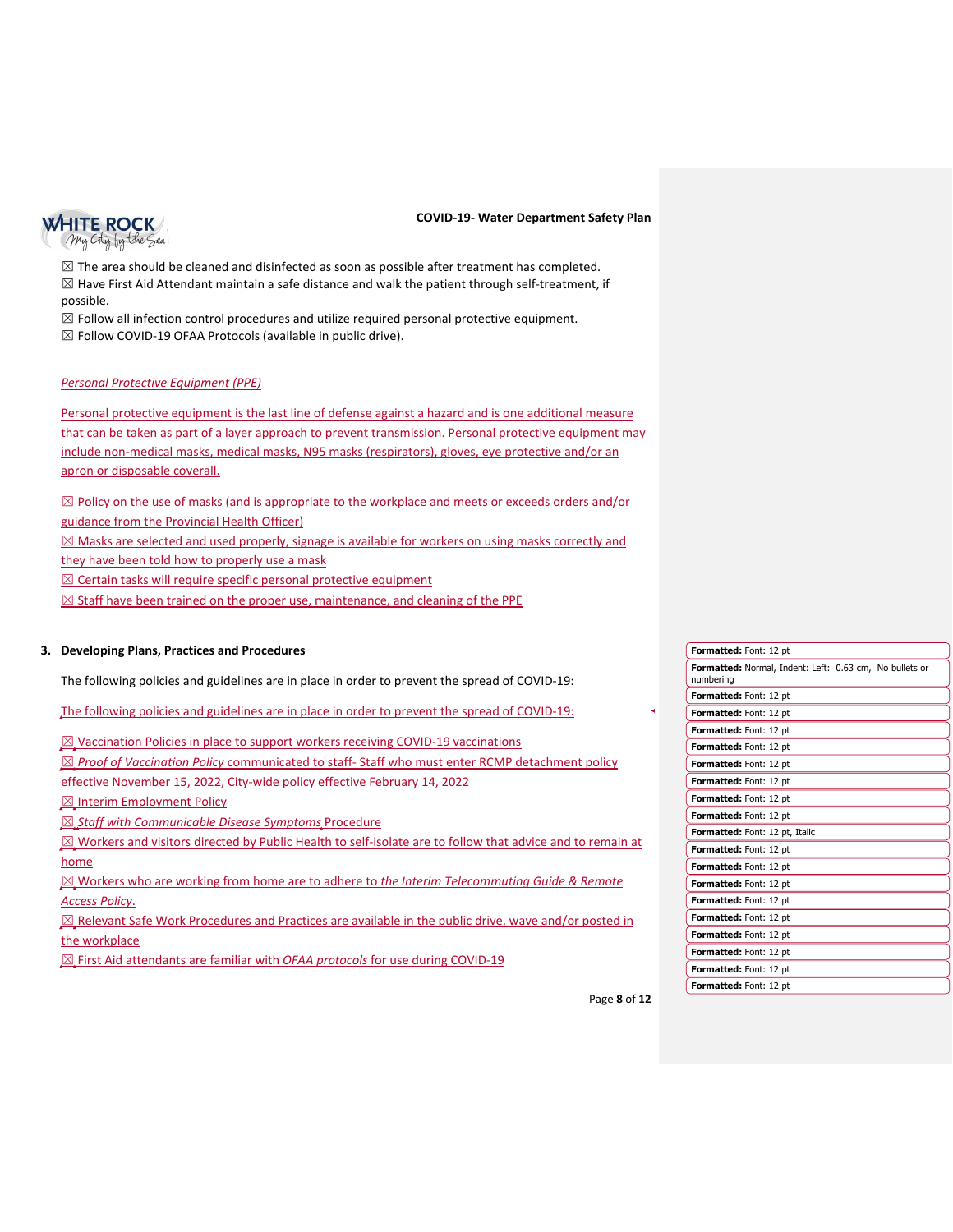# **WHITE ROCK** My City by the Sea!

#### **COVID-19- Water Department Safety Plan**

⊠ All workers, including those working from home, who work alone, use the SafetyLine Person-check system, and follow all working alone requirements and safe work practices  $\boxtimes$  Ensure workers have the training and strategies required to address the risk of violence that may arise, especially due to enforcement of COVID protocols. Violence prevention program is in place at your location **Formatted:** Font: 12 pt **Formatted:** Font: 12 pt **Formatted:** Font: 12 pt **Formatted:** Font: 12 pt

- Interim Employment Policy.
- Workers and or contractors who are showing symptoms of COVID-19 are to remain home and seek the medical advice of their physician.
- Workers and or contractors who have arrived from outside of Canada must self-isolate for 14 days.
- Workers and or contractors directed by Public Health to self-isolate are to follow that advice and to remain at home.
- Workers who are working from home are to adhere to the Interim Telecommuting Guide & Remote Access Policy.

Relevant Safe Work Procedures and Practices are available in the public drive and include:

- COVID-19- Best Practices- Physical Distancing in an office environment
- COVID-19- Entry Check Workers
- COVID-19- Facility Cleaning and Disinfection Record- template
- COVID-19- Facility Cleaning Risk Assessment- template
- COVID-19- How to use a mask
- HR-HS Notice to City OFAA's
- COVID-19- Interim JHSC Worksite Inspections
- COVID-19- Joint Health and Safety Committees
- COVID-19- Manager/Supervisor Worksite Practices Review Checklist
- COVID-19- OFAA Protocols
- COVID-19- PPE Guidelines
- COVID-19- Prevention and Control Measures- City-wide guidance
- COVID-19- Remote Work Hazards Checklist
- COVID-19- Safety Plan- Template (WSBC)
- COVID-19- Safety Plan Implementation Checklist- template
- COVID-19- Screening Tool
- COVID-19- Selecting/using a mask
- COVID-19- Setting up, organizing and working comfortable in your home workspace
- COVID-19- Site Specific Safety Plan- template
- COVID-19- Staff with COVID-like illness- flow chart
- COVID-19- Table of Occupancy Limits- template

| Formatted: Font: 12 pt |
|------------------------|
| Formatted: Font: 12 pt |
| Formatted: Font: 12 pt |
| Formatted: Font: 12 pt |

Page **9** of **12**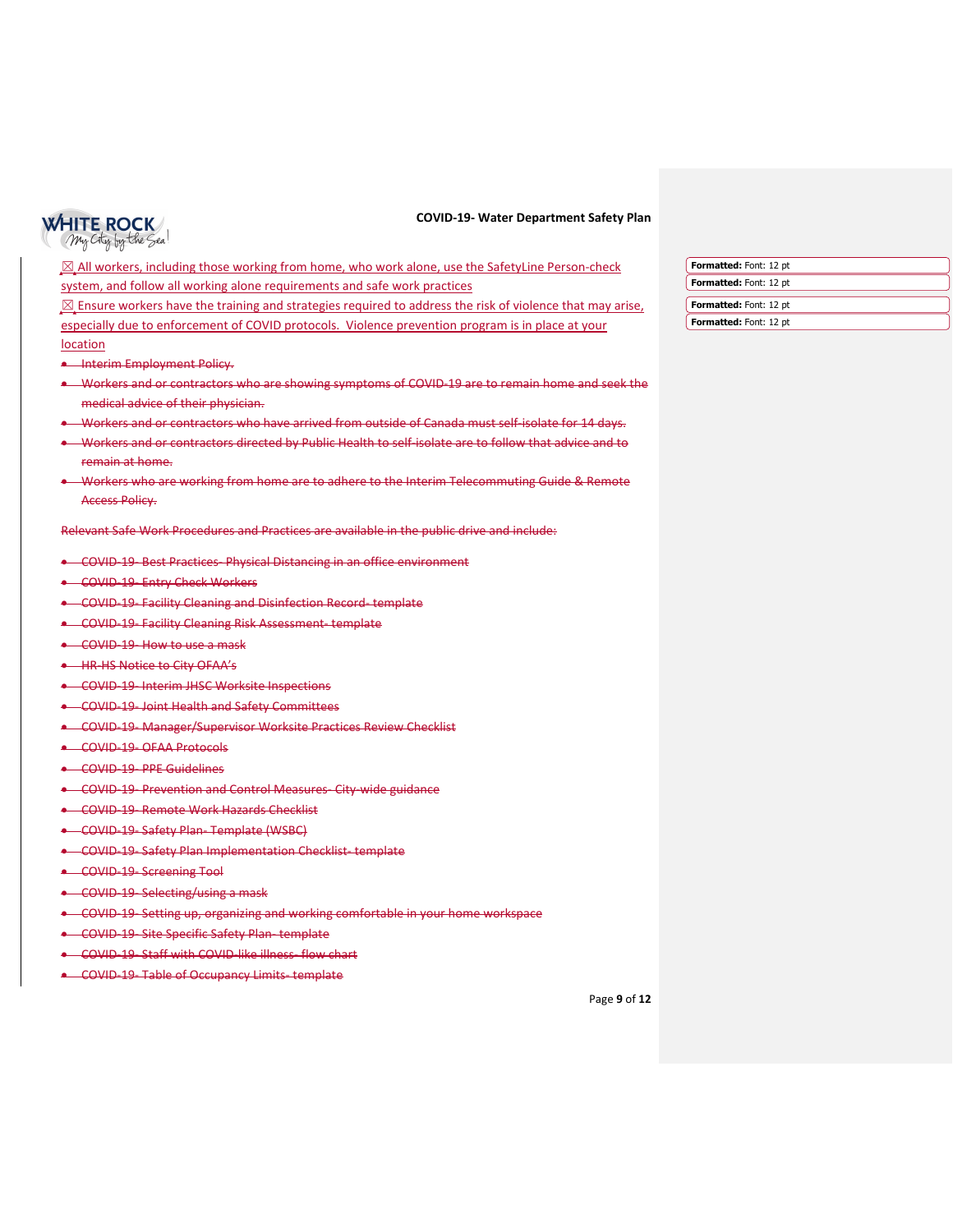

- COVID-19- Safety Talk (Power Point)
- COVID-19- Training Record- template
- COVID-19- Worker Awareness Info Sheet
- COVID-19- Working Remotely
- COVID-19- Workstation Cleaning Instructions
- Safe Work Practice- COVID-19 Employee General Practices
- Glove Removal Procedure
- Infectious Disease Exposure Risk Assessment- template
- **•** Interim Employment Policy
- Interim Telecommuting Guide & Remote Access
- SWProcedure- Handwashing and Preventing the spread of illness
- SWProcedure- Putting on and taking off PPE- Disposable Half-faced respirators
- SWProcedure- Putting on and taking off PPE- General
- SWProcedure- Working Alone
- Working Remotely Safety Considerations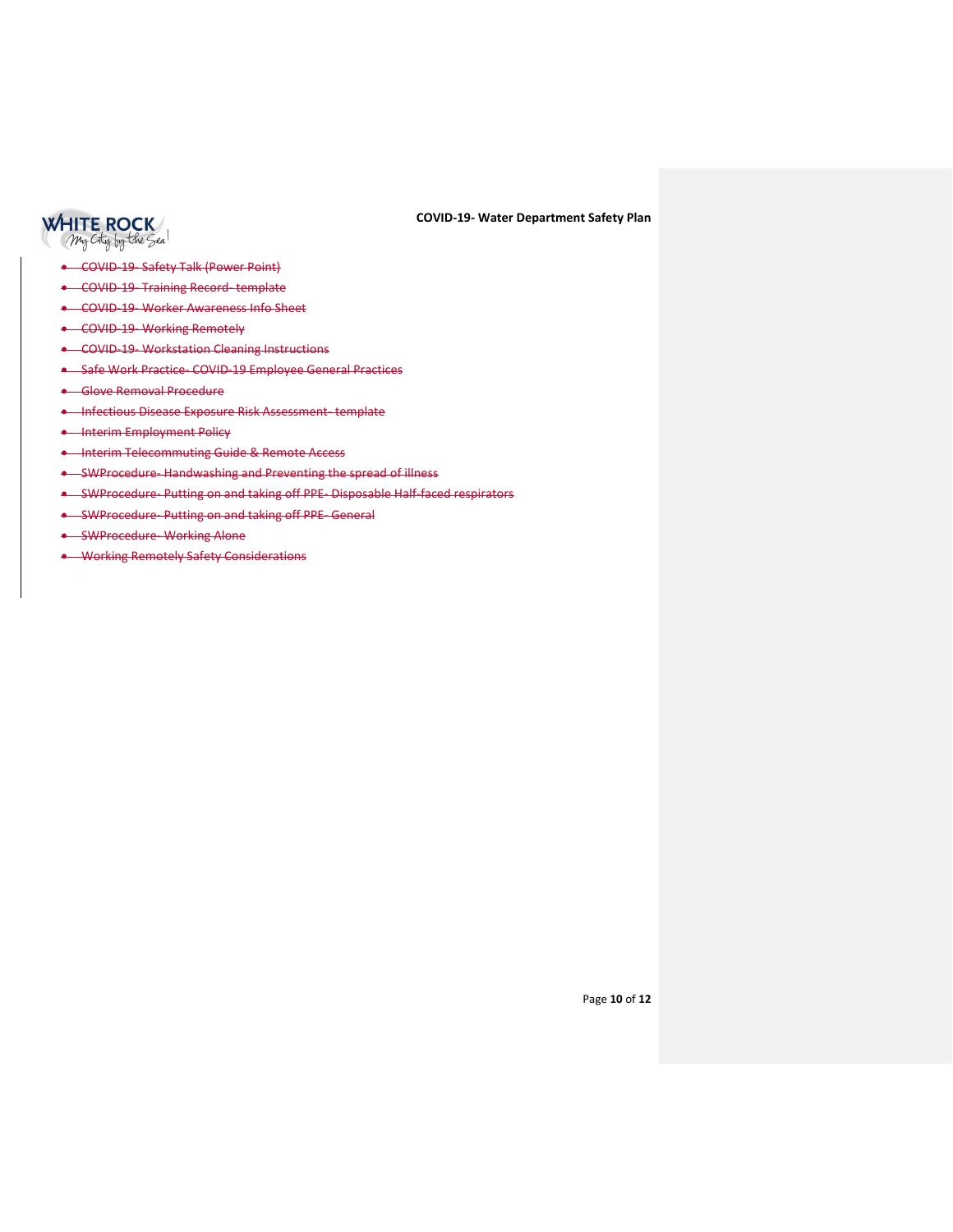

### **4. Communication and Training of Plans**

Signage is posted outside of the facility indicating who is restricted from entering the premises, including contractors and workers with symptoms. Additional signage promoting physical distancing will be posted throughout the facility. The washrooms and Kitchens will have signs on handwashing.

Managers/Supervisors will communicate and train staff on their Area / Group Specific Plans as well as applicable COVID-19 pandemic hazards/risk information, control measures, (e.g. policies, practices, and procedures) and other COVID safety requirements, including:

⊠ The City's online COVID-19 training course

- ☒ Interim Employment Policy.
- ☒ Safety Plan.
- ☒ Risk Assessment (Contents).

 $\boxtimes$  How to address people in the workplace not following safety measures (e.g. physical distancing or

entering the facility with symptoms).

- $\boxtimes$  Changes to physical layouts/work activities.
- $\boxtimes$  Personal Protective Equipment (P.P.E.) required and How to use.
- $\boxtimes$  The risk of exposure to COVID-19, and the signs, symptoms and transmission routes of the disease.
- $\boxtimes$  Exposure Control Safety Plan (Contents and Requirements).
- $\boxtimes$  Location of washing facilities, including dispensing stations for alcohol-based hand rubs.
- $\boxtimes$  How to report an absence, exposure to, or symptoms of COVID-19.
- ☒ How to stay informed of COVID Info

 $\boxtimes$  Site specific Prevention and Control Measures:

- ☒ General COVID Safe Work Practices
- ☒ Cleaning and Disinfection (including location, how to, WHMIS info for cleaning products etc.).
- $\boxtimes$  Physical Distancing
- ☒ Hygiene Practices
- ☒ Site-Specific Orientation on COVID Safety
- ☒ Applicable Safe Work Procedures/Practices

A record of that training will be kept.

Safety Plans will be posted at entrances, on the Wave, the City website and other areas within the workplace as necessary. Copies of all areas are available on the public drive.

Managers/Supervisor will complete regular safety talks/toolbox talks and update their staff on the latest information and requirement. Staff will review the information posted on the Wave on a regular basis to stay up-to-date.

**Formatted:** Space After: 0 pt